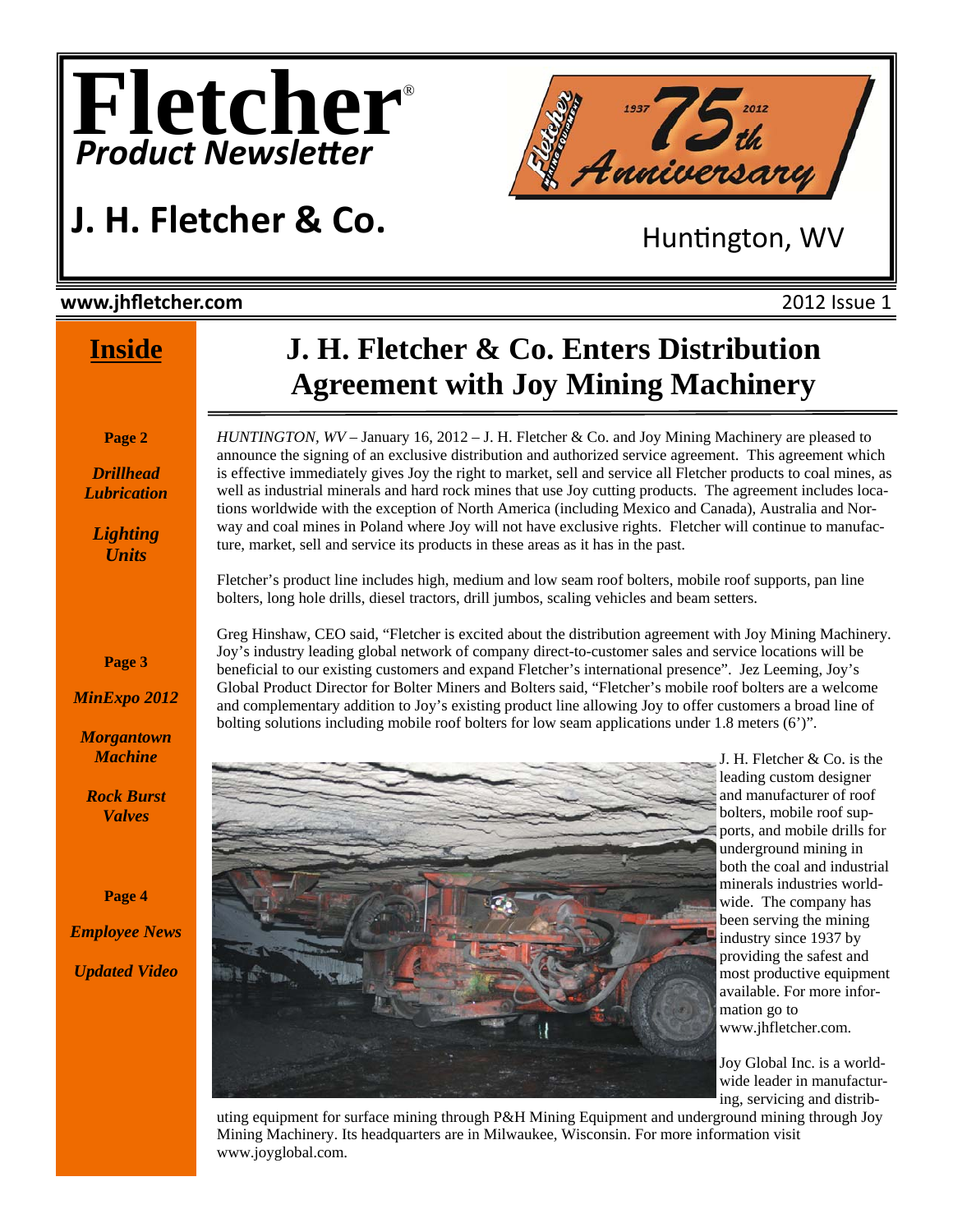## **Drillhead Lubrication**

 At the front of every Fletcher roof bolter you will find the drillhead. With regular maintenance, the drillhead will give years of dependable service and will hold up well in the mine environment. But if routine preventative maintenance is neglected the time for repair or replacement can be costly.

 The importance of lubricating the drillhead cannot be stressed enough. Check the drillhead oil level and grease the drillhead flinger after every two shifts.



The drillhead oil level is checked by removing the fill cap and looking into the fill pipe. If no oil can be seen at the elbow, add Shell Spirax® HD 80W-90 or equivalent multi-purpose gear lube until oil remains in the elbow. The flinger should be lubricated with Shell Retinax® LX2 or equivalent multi-purpose grease. Grease until fresh grease emerges from between the drillhead and flinger.

After every 10 shifts of drillhead operation the gear oil



should be drained. Flush the gear case by filling with hydraulic oil, running the drillhead at full speed under no load for three to five minutes, then draining the hydraulic oil. Refill the gear case with

Shell Spirax® HD 80W-90 or equivalent multi purpose gear lube to the proper level.

 By making sure these easy to perform, preventative maintenance steps are taken care of, the life of the drillhead can be extended for many years of dependable drilling.

# **Lighting Units**

 Mining Controls Inc. has notified J.H. Fletcher & Co. that future purchases of lighting units will be supplied with the orginal socket and screw-in style florescent bulbs instead of the plug-in ballast that they have been supplying. The four pin plug in style ballast and bulb will remain available as replacement parts only. The part number for the four pin bulb and ballast kit is 125736 and consists of a 125735 bulb and a 125780 ballast. The part number for the screw in bulb and socket kit is 521136 and consists of a 34680 socket and a 133140 screw in bulb. Each of the above kits comes complete with all necessary mounting hardware. If you have any questions, please call Carl Sanns at J.H. Fletcher & Co. , (304) 525-7811, Ex. 551.





## **Universal Warning Sign**

 This is the new Fletcher Universal Warning Sign. When you see this sign, it is a reminder to STOP, LOOK, and LISTEN and failure to use safe operating practices at all times can and will result in serious injury or death to you or to others.

 You will start to see this symbol at various places throughout Fletcher operator's manuals, training materials, and orientation videos. Fletcher wants you to have a safe and productive work day.

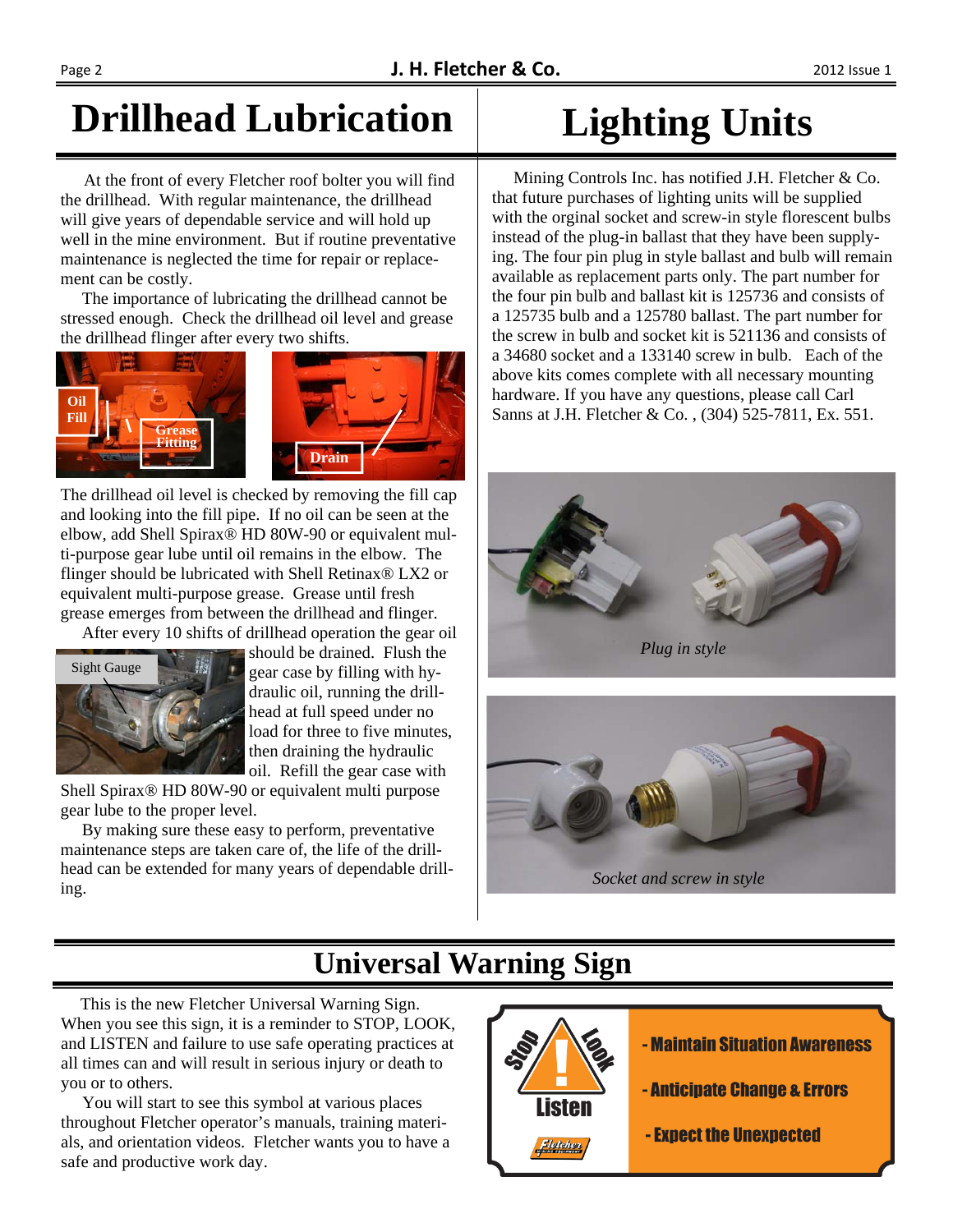

Please join J.H. Fletcher & Co. at Booth 2615 for MIN-Expo® INTERNATIONAL 2012 – the world's largest mining show! Scheduled for September 24-26 at the Last Vegas Convention Center, the show is on track to set records again.

Por favor únase a J.H. Fletcher & Co. en el stand 2615 del MINExpo INTERNACIONAL ® 2012 - ¡el espectáculo de minería más grande del mundo! Programado para tomar lugar del 24 al 26 de Septiembre en Las Vegas Convention Center, el espectáculo está en camino a establecer records nuevamente.

Noticia para nuestros clientes de habla Hispana: Algunos manuales de operadores genéricos se encuentran ahora disponibles en español.

### **Morgantown Machine & Hydraulics**



 Morgantown Machine & Hydraulics (MMH) is now the authorized repair agent in the western United States (Colorado, Utah, etc). J.H. Fletcher & Co. believes this partnership will result in high quality OEM repairs, more service exchange components, and a quicker turnaround time on repairs for our customers.

 MMH has represented Fletcher in the eastern US coalfields for more than a decade. In addition to spare parts, MMH will also stock exchange components so that a service exchange program can be established with customers.

 MMH specializes in cylinder repair, remanufacturing and manufacturing for industrial hydraulic and mechanical components.

 For information on how Morgantown Machine & Hydraulics can help you, please call 435-472-3452.

# **Q&A on MRS Rock Burst Valves**

QUESTION? Do rock burst valves on MRS's need to have periodic inspections like rockburst valves on long walls?

ANSWER: No, the rock burst valves mounted on MRS's do not require periodic inspections. The valve design allows this type of valve to be used in systems without any periodic inspection of the pressure setting. If the rock burst valve would begin leaking, the operator would immediately be aware of the problem as the MRS would not maintain the set pressure of the roof support plate against the mine roof. Inspection of the MRS during preoperational checks would show evidence of oil leaking out of the valve if a problem existed.

 Inspection of the MRS after involvement in a roof fall of sufficient magnitude to cause the valve to open would show evidence of oil around all four support cylinders located in the chassis. This is the only time the rock burst valve should be checked for performance. This check would require the MRS to be extended against the mine roof so that the required set pressure is obtained in all four support cylinders. Any evidence of continued oil

flow out of the rock burst valve would indicate that the valve should be replaced. For additional information on this valve review your service manual, or contact your local Fletcher service representative.